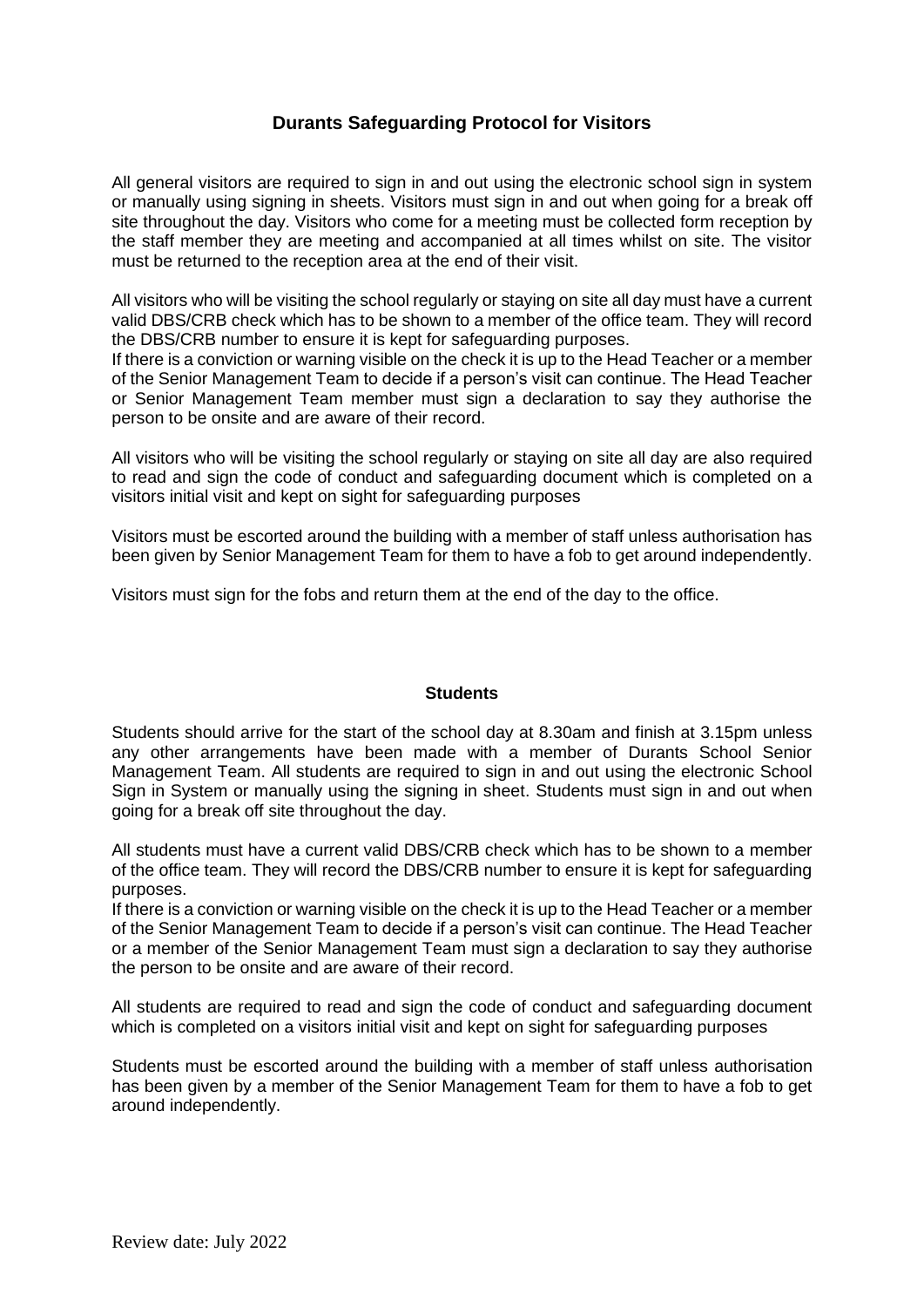Students, if authorised, must sign for the fobs and return them at the end of the day to the office. Any lost fobs will be charged to the individual student at a current price of £40 and an additional £5 for any lost key.

Students must have an induction with a member of the Senior Management Team before they can begin their placement.

Students must never be left alone in a room with pupils and they cannot take pupils around to their class without supervision.

Students and volunteers can take pupils to the bathroom if supervised at all times.

Due to the challenging nature of the pupils at Durants, we do not facilitate school work placements or anyone under the age 19.

### **Agency staff**

Agency Staff should arrive for the start of the school day at 8.30am and finish at 3.15pm (4.30pm on staff meeting day – usually Wednesday) unless any other arrangements have been made with a member of Durants School Senior Management Team. All agency staff are required to sign in and out using the electronic School Sign in System or manually on a signing in sheet. Agency staff must sign in and out when going for a break off site throughout the day.

All agency staff must have a current valid DBS/CRB check which has to be shown to a member of the office team. They will record the DBS/CRB number to ensure it is kept for safeguarding purposes.

If there is a conviction or warning visible on the check it is up to the Head Teacher or a member of the Senior Management Team to decide if a person's placement can continue. The Head Teacher or a Senior Management member must sign a declaration to say they authorise the person to be onsite and are aware of their record.

All agency staff are required to read and sign the code of conduct and safeguarding document which is completed on a visitors initial visit and kept on sight for safeguarding purposes

Agency staff must be escorted around the building with a member of staff unless authorisation has been given by SMT for them to have a fob to get around independently.

Agency staff, if authorised must sign for the fobs and return them at the end of the day to the office. If an agency member of staff is staying at Durants on a long term basis, a fob may be issued for that agency member to temporarily keep. This however must be returned to the office when they leave the placement. Any lost fobs will be charged to the individual agency member at a current price of £40 and £5 for any lost key.

Long term agency staff must complete a full induction programme with a scale 6 member of staff.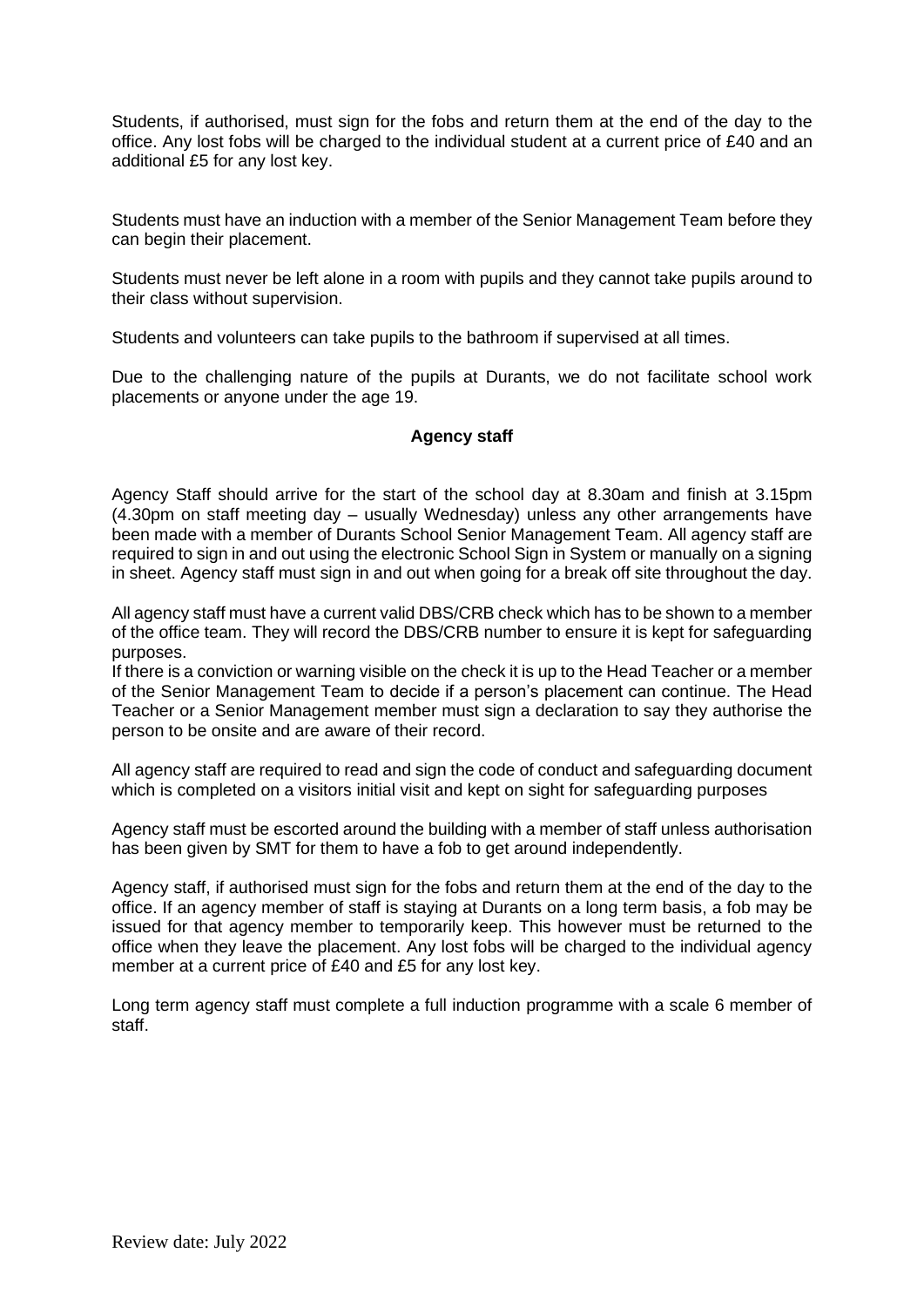#### **Contractors**

All contractors are required to sign in and out using the electronic school sign in system or manually using the signing in sheet and the contractor's folder. Contractors working within the school are required to comply with the working rules as issued by this school. These rules are all detailed in the 'contractors pack' along with a range of other documents to help contractors familiarise themselves with Durants. Any breach of these rules is to be reported to the head of school or area and/or safety adviser.

Contactors are escorted by a member of the premises team at all times unless it is a holiday period and there are no pupils are on site and a CRB/DBS has been shown.

If works are being carried out during term time we will endeavour to minimise contact between our pupils and yourselves.

**If a staff member sees an unauthorised visitor walking around the school without a visitors pass or unaccompanied they must be escorted immediately to the office.**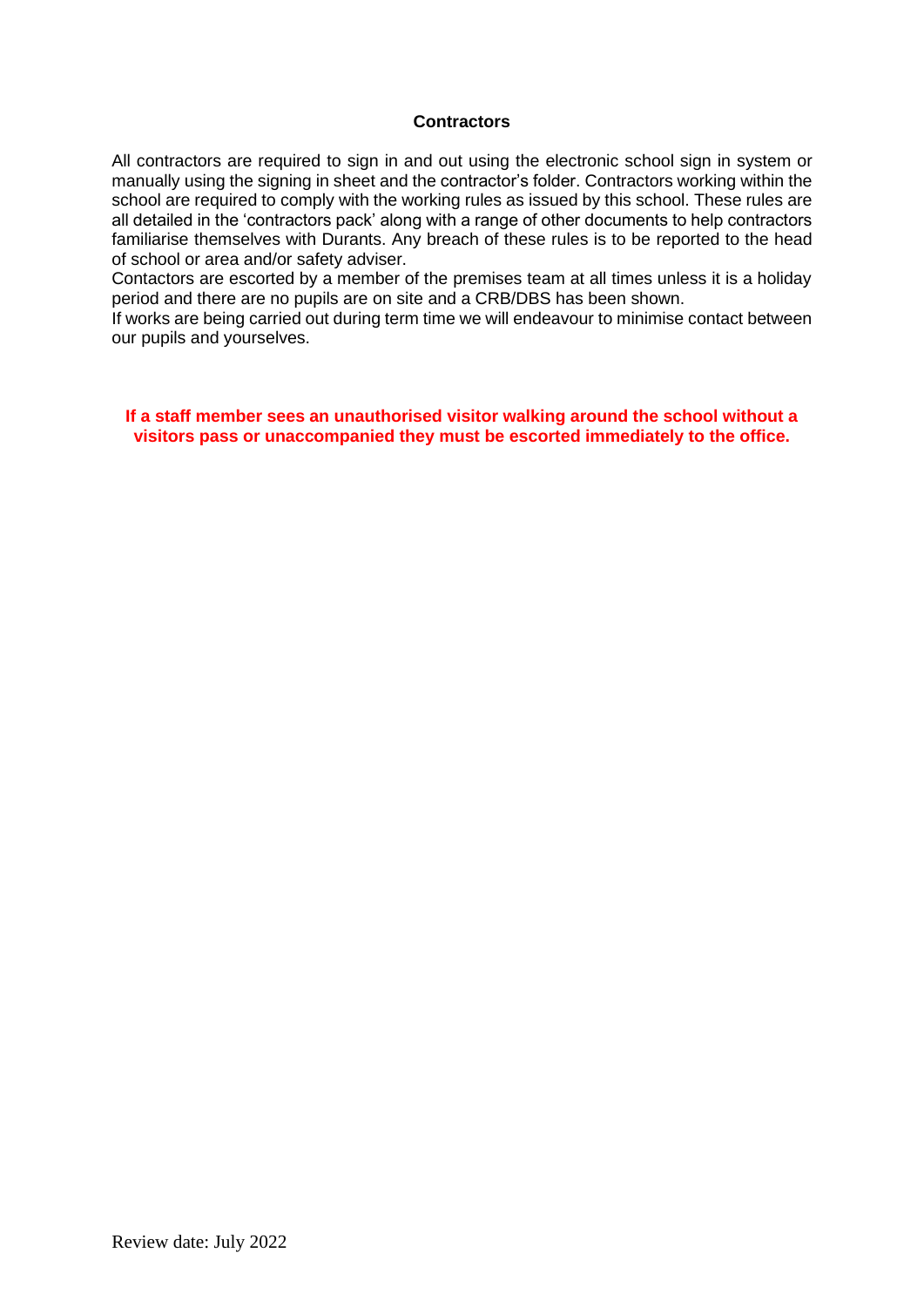### **Mobile Phone use at Durants School**

- Visitors are **NOT** permitted to make/receive calls/texts during work time (excluding break times/lunch times)
- Mobile phones must be turned off or on silent at all times while on school premises. They should be kept in a secured place (e.g. cupboard, filing cabinet, locker) and not be left on display.
- In the event that a visitor has a particular reason, for a specified period of time they may request via the Head Teacher or a member of Senior Management that they leave their phone on during working hours.
- Visitors are not at any time permitted to use recording equipment on their mobile phones, for example: to take recordings of children, or sharing images.
- Mobile phones should not be used in a space where children are present (e.g. classroom, playground).
- Visitors may take their mobile phones on out and about sessions as long as their number is correctly recorded on the class risk assessment. This is for emergency purposes only and visitors are not permitted to use them for personal calls, take photographs or any recordings.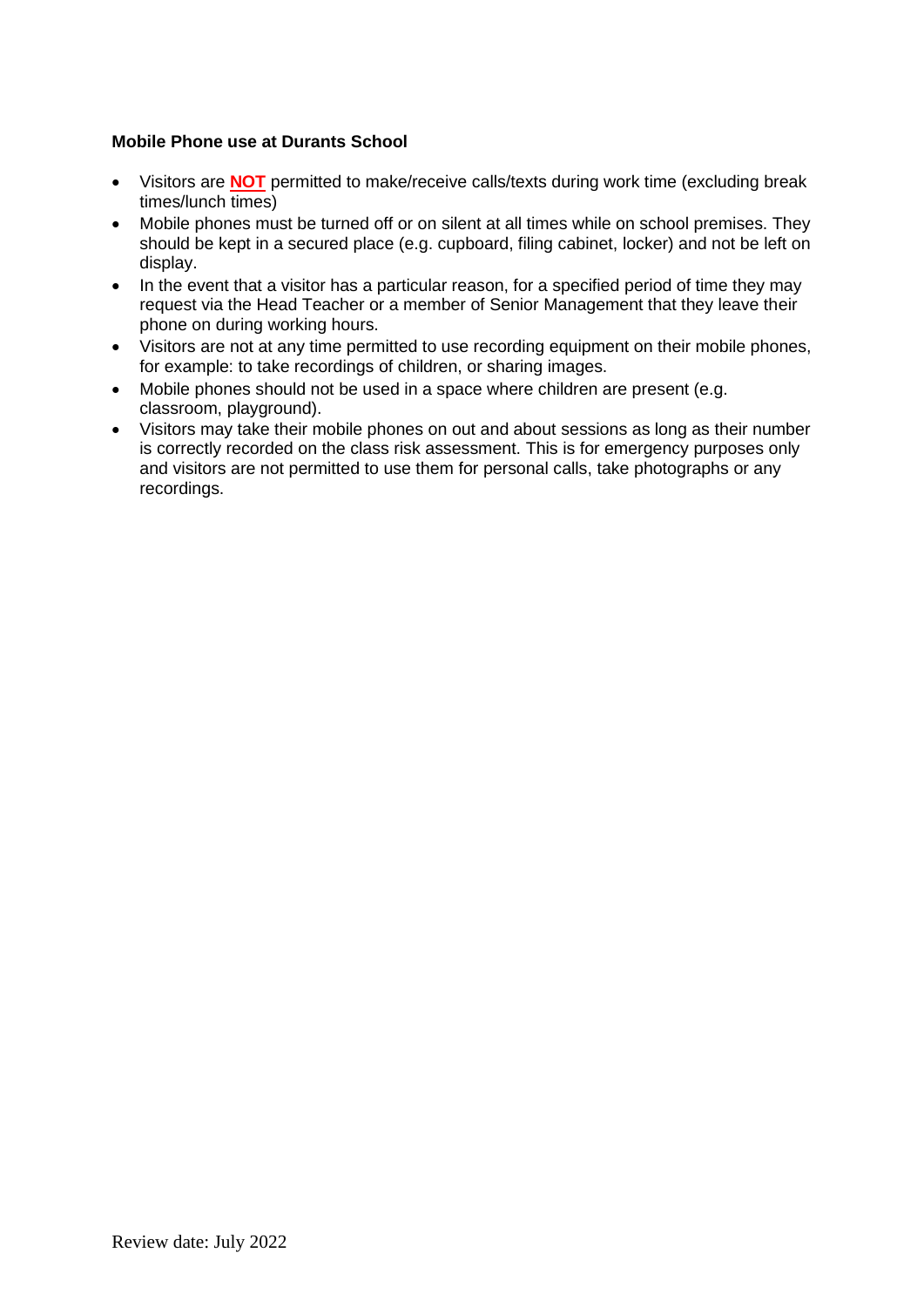# **Durants School**

# **Child Protection Declaration**

I understand that Durants School is entirely committed to the safeguarding of children and young people.

I understand that I am in a position of trust when working with young people and that I must not take any action that would lead a reasonable person to question my motives or intentions. This means that:

- My language, demeanour and the contents of my conversations must be professional and relevant
- Any physical contact with any young person should be in line with the school's Touch Policy (please see school's website www.durants.school for policy). Positive handling techniques should only be used by Price trained staff as a last resort where the safety of the young person, others or property is at risk.
- Photographs and videos must not be taken unless authorised by your host
- I understand that all information gained is confidential and will not be discussed with any unrelated people

I understand that the full code of conduct is available on request and that if I have any queries or concerns I must mention those to my contact within the school.

I understand that a member of staff will be with me at all times during my visit unless door fob authorisation has been given by a member of the senior management team.

Signed:

Name:

Date: